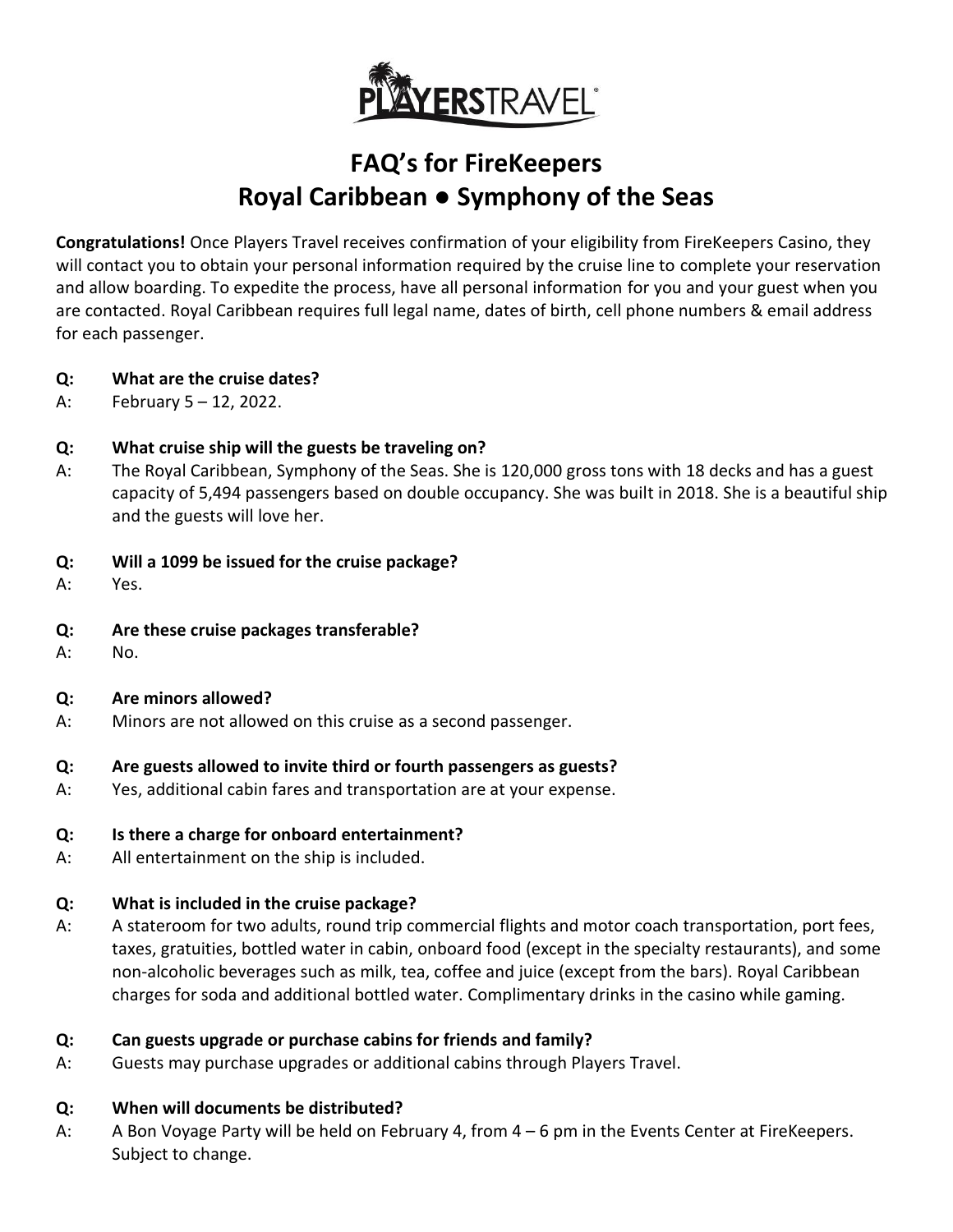

## **Q: What documents are required to board the ship?**

A: For US Sailings - US Citizens need a valid Passport or their official Birth Certificate and a supporting Government Issued Photo ID, Hospital Birth Certificates are not accepted. We highly recommend guest sail with their valid US Passport book with 6 months validity past their cruise.

It is important that the name on your reservation be exactly as it is stated on your passport or other official proof of citizenship. If your name has changed since your document was issued (e.g., marriage or divorce), it is required that you update the document with the new name or provide an official supporting document (e.g., a state, county or province issued marriage license, divorce decree or legal name change document) of the name change. All documents must be the original or a notarized copy. Additionally, if you are using an identification (e.g., driver's license) and a citizenship document ( e.g., birth certificate), then BOTH documents must match the name on your reservation. Otherwise, it may result in delay or possible denial of boarding.

## **Q: When are the group's flights?**

A: Flights and times are subject to change.

| Date      | From/To                              | Time                                |
|-----------|--------------------------------------|-------------------------------------|
| 05Feb2022 | Detroit (DTW) / Ft. Lauderdale (FLL) | $7:00$ am $-10:26$ am               |
| 12Feb2022 | Ft. Lauderdale (FLL) / Detroit (DTW) | $2:00 \text{ pm} - 5:04 \text{ pm}$ |

# **Q: What is the scheduled itinerary for this 7-night Eastern Caribbean & Perfect Day cruise?**

| What is the scheduled itinerary for this 7-night Eastern Caribbean & Perfect Day cruise? |  |
|------------------------------------------------------------------------------------------|--|
|------------------------------------------------------------------------------------------|--|

| Day                         | <b>Itinerary</b>                                  |
|-----------------------------|---------------------------------------------------|
| Saturday, February 5, 2022  | Depart Miami, FL (4:30 pm)                        |
| Sunday, February 6, 2022    | Cruising                                          |
| Monday, February 7, 2022    | Labadee, Haití (7:00 am - 3:00 pm)                |
| Tuesday, February 8, 2022   | San Juan, Puerto Rico (noon - 10:00 pm)           |
| Wednesday, February 9, 2022 | Charlotte Amalie, St. Thomas (7:00 am - 4:00 pm)  |
| Thursday, February 10, 2022 | Cruising                                          |
| Friday, February 11, 2022   | Perfect Day Cococay, Bahamas (10:00 am - 5:00 pm) |
| Saturday, February 12, 2022 | Arrive in Miami, FL (6:00 am)                     |

# **Q: What dining arrangements have been made for group?**

A: The entire VIP Group is scheduled to dine together each evening at 8:00 pm. If there are any special dining requests, submit them to Players Travel.

## **Q: Is the internet & e-mail accessible while onboard the ship?**

- A: There are 2 options to stay connected while onboard.
	- 1. VOOM Wireless Internet Access (Wi-Fi) All you need is a wireless device with Wi-Fi capability.
	- 2. Wired (iCafes) Internet stations are available onboard, the location of which vary depending on the ship.

## **Q: Can guests call home from their cabin or be reached by telephone while sailing?**

A: Yes, friends and family can contact the ship by calling 888-724-SHIP. Fees are charged by the minute